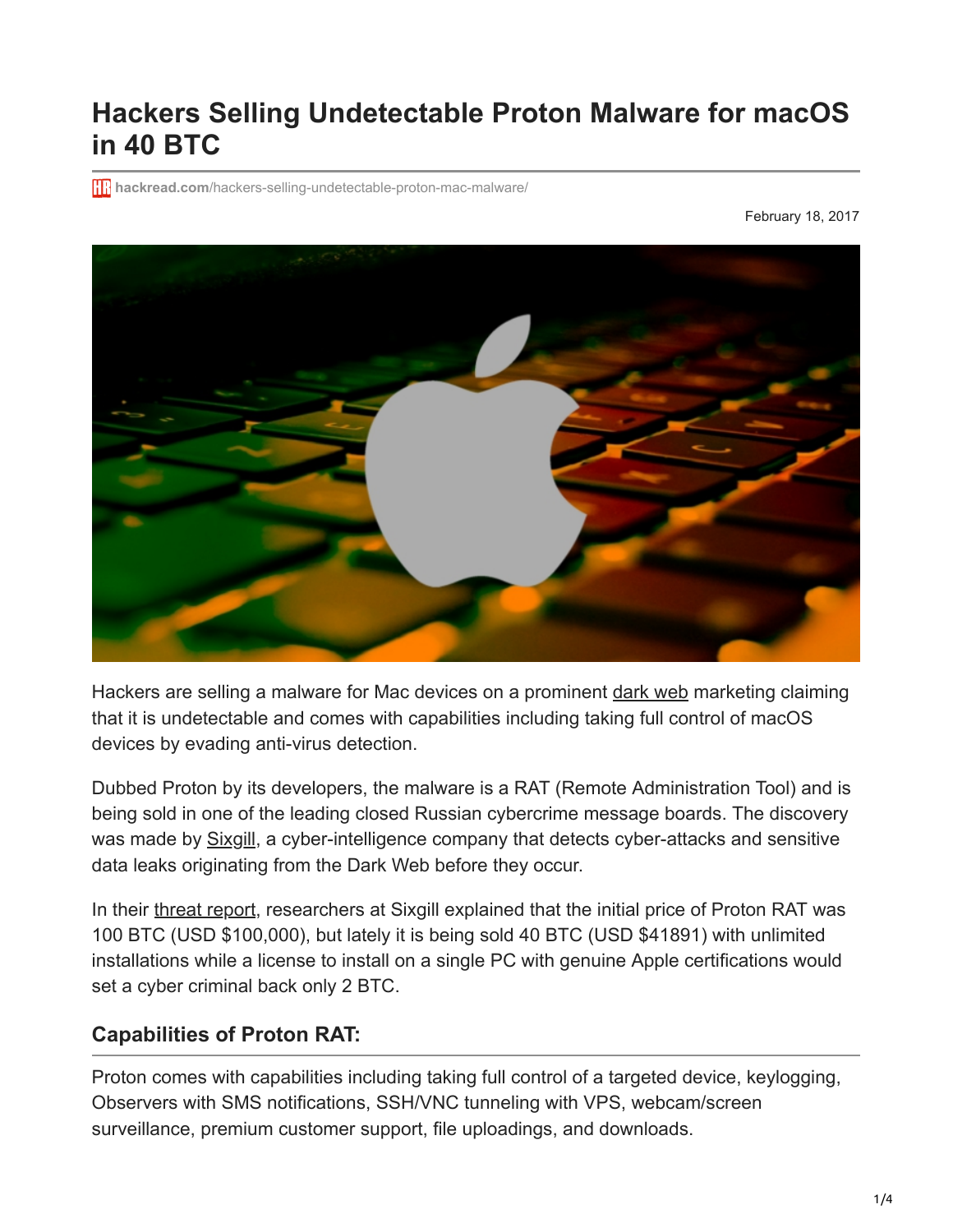|                                                              | Greetings everyone.                                                                  |  |
|--------------------------------------------------------------|--------------------------------------------------------------------------------------|--|
|                                                              | Newest and only macOS RAT in market!                                                 |  |
|                                                              | -PROTON-                                                                             |  |
| Vendor                                                       | PROTON is a professional FUD surveillance & control                                  |  |
| Joined: <b>INTERNATIONAL</b><br>Messages:<br>Likes Received: | solution, with which you can do almost everything<br>with target's Mac.              |  |
|                                                              | . Execute any bash command under root                                                |  |
|                                                              | . Monitor keystrokes (we even have a tariff allowing<br>to log passwords)<br>Listing |  |
|                                                              | Get notified each time your client enters<br>something                               |  |
|                                                              | . Upload files to remote machine<br>. Download files from remote machine             |  |
|                                                              | . Connect directly via SSH/VNC to remote machine<br>· Get screenshots/webcamshots    |  |
|                                                              | Satisfy gatekeeper by choosing signed bundle                                         |  |
|                                                              | • Develop your own panel/program bundle with our<br>extensive APT                    |  |
|                                                              | . Get updates on the air                                                             |  |
|                                                              | $\bullet$ and much more                                                              |  |

screenshot from the dark web message board

"Proton can present a custom native window requesting information such as a credit card, driver's license and more. The malware also boasts the capability of iCloud access, even with 2FA enabled," notes Sixgill.

## **Proton RAT, a threat against MAC OS:**

Sixgill's report also highlights the threat Proton possess against Mac OS. For instance, hackers are selling this malware with genuine Apple code-signing signatures. This means there has been a lot of sophistication behind the development of Proton.

"The author of Proton RAT somehow got through the rigorous filtration process Apple places on MAC OS developers of third-party software, and obtained genuine certifications for his program. Sixgill evaluates that the malware developer has managed to falsify registration to the Apple Developer ID Program or used stolen developer credentials for the purpose," reveals the report.

The report further goes on to explain that "gaining root privileges on MAC OS is only possible by employing a previously unpatched 0-day vulnerability, which is suspected to be in possession of the author. Proton's users then perform the necessary action of masquerading the malicious app as a genuine one, including a custom icon and name. The victim is then tricked into downloading and installing Proton."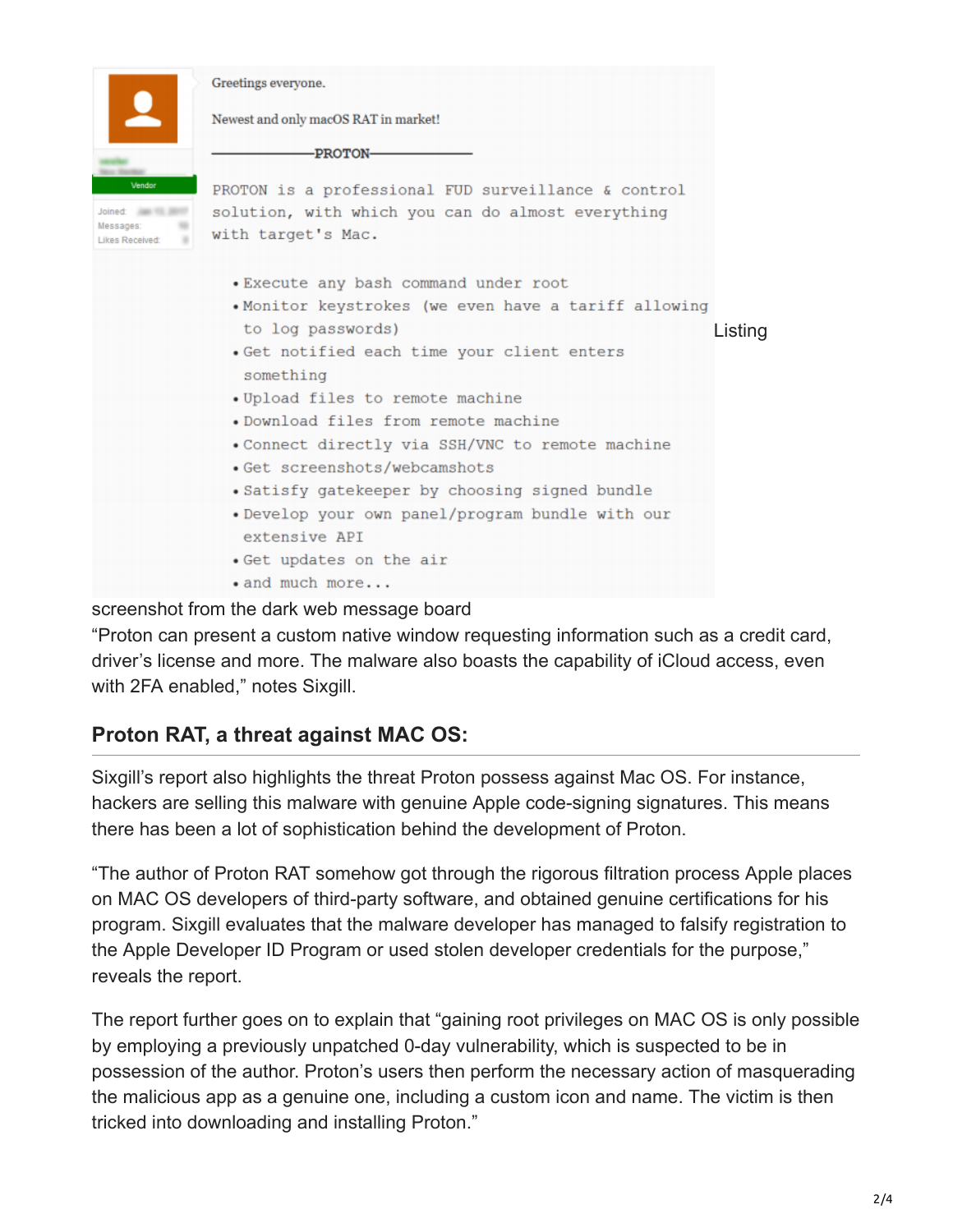A full list of Proton's features can be checked below:

| ∞ clients                        | B <sub>30</sub> / 40 |            |  |
|----------------------------------|----------------------|------------|--|
| <b>Full Control</b>              |                      |            |  |
| Keylogger                        | <b>Basic</b>         | Screenshot |  |
| File Uploads                     | ✔                    |            |  |
| <b>File Downloads</b>            | ✓                    |            |  |
| Observers with SMS Notifications | ✓                    |            |  |
| SSH/VNC Tunnel with VPS          | ✓                    |            |  |
| Webcam / Screen Surveillance     | ✓                    |            |  |
| Up to 10 Additional Signs        | ✓                    |            |  |
| Critical OTA Updates             | ✓                    |            |  |
| Functionality OTA Updates        | ✓                    |            |  |
| <b>Secure Socket Connection</b>  | ✓                    |            |  |
| <b>Interactive Console</b>       | ✓                    |            |  |
| Interactive File Manager         | ✓                    |            |  |
| Interactive Process Manager      | ✓                    |            |  |
| <b>API</b>                       |                      |            |  |
| Premium Customer Support         |                      |            |  |
| <b>UNSIGNED</b>                  | <b>SIGNED</b>        |            |  |

from Proton's official website – Source: Sixgill

"Sixgill's Dark Web intelligence platform leads the way in early detection of cyber security threats when the damage can still be avoided", said Avi Kasztan, CEO and Co-founder of Sixgill. "Our analysts are constantly on the lookout for new and emerging threats, and we work closely with law enforcement authorities to report this activity."

The developers have also uploaded a video demonstration on YouTube explaining how Proton works and information about its installation.

Although the threat report identified that hackers are aiming at selling Proton malware to companies, families, sysadmins and parents; it is obvious that putting their listings on the dark web cybercrime message boards is an open offer for cyber criminals to take advantage of this malicious software.